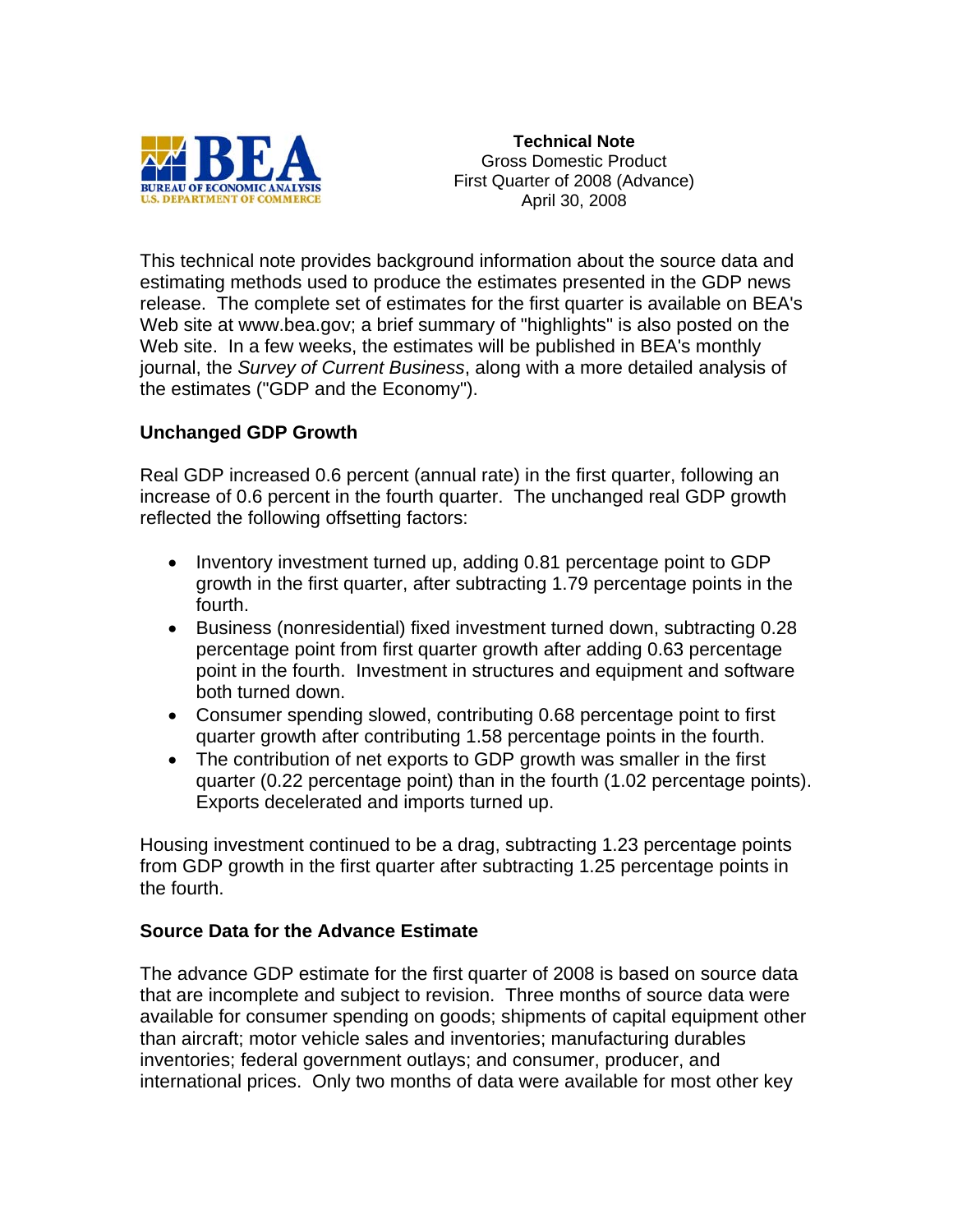data sources; BEA's assumptions for the third month are shown in table A. Among those assumptions are the following:

- An increase in nondurable manufacturing inventories,
- an increase in non-motor-vehicle merchant wholesale and retail inventories,
- a decrease in exports of goods, excluding gold, and
- a decrease in imports of goods, excluding gold.

## **Prices**

The price index for gross domestic purchases increased 3.5 percent in the first quarter after increasing 3.7 percent in the fourth quarter. Excluding food and energy prices, the price index for gross domestic purchases increased 2.2 percent in the first quarter, after increasing 2.3 percent in the fourth. About 0.3 percentage point of the first-quarter increase in the index was accounted for by the pay raise for federal civilian and military personnel, which is treated as an increase in the price of employee services purchased by the federal government.

Brent R. Moulton Associate Director for National Economic Accounts Bureau of Economic Analysis (202) 606-9606